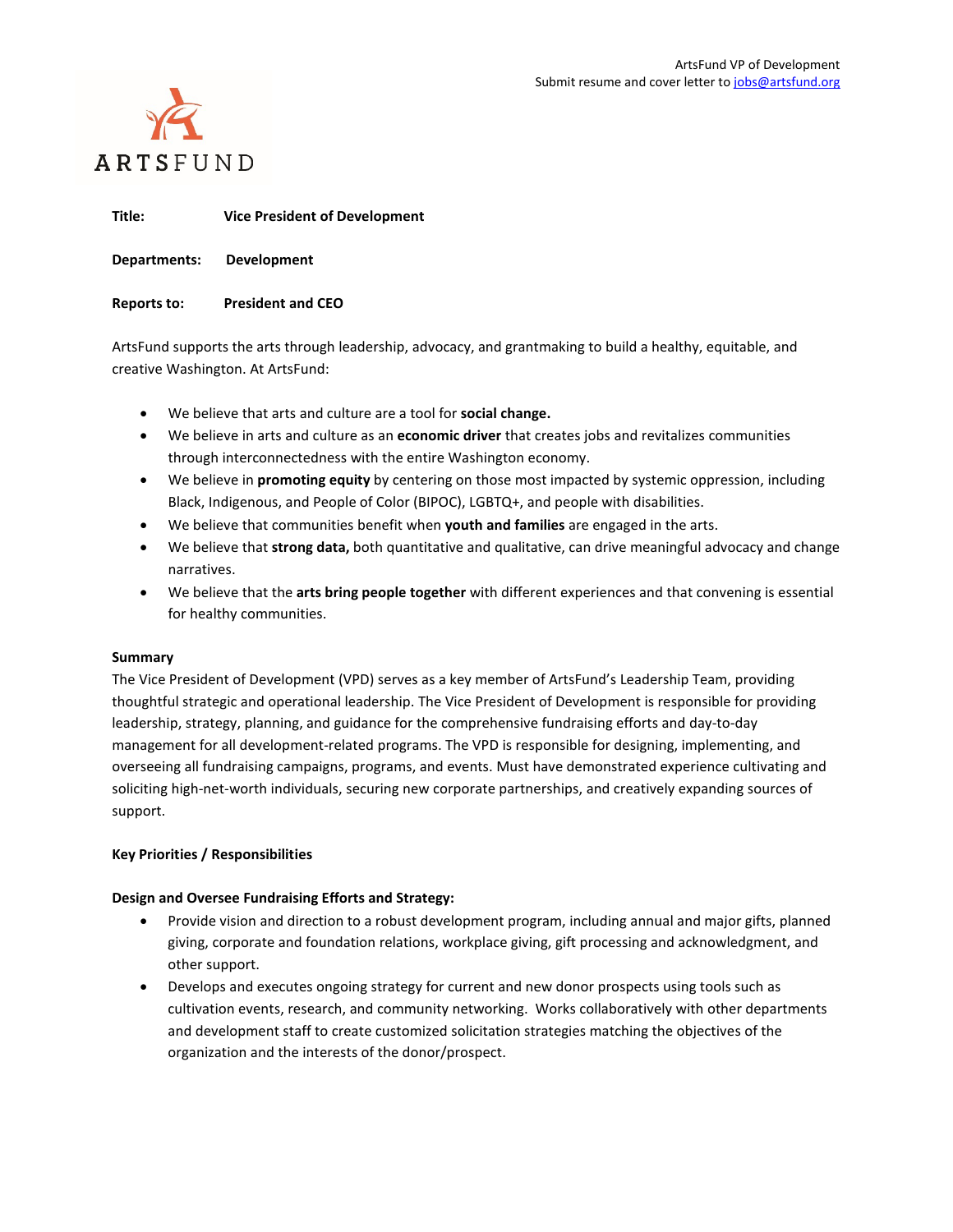- Set strategic fundraising priorities to expand and identify new major gift sources; serve as the organization's primary knowledge source for funding opportunities and philanthropic outlets; lead the development team in efforts to significantly increase the numbers and size of major gifts.
- Represent ArtsFund as a community leader and ambassador.
- Build relationships with current and prospective donors; engage donors and build loyalty through a successful donor benefits program.
- Oversee annual fundraising events and all development-related projects including the fundraising component of ArtsFund's signature event.
- Grant research and writing.
- Ensure marketing and communication efforts align with and enhance fundraising efforts.
- Build and monitor a development plan and budget with metrics to increase ROI; ongoing benchmarks for forecasting and supporting long-term fundraising goals.

# **Lead and Manage Development Team**

- Lead professional development efforts, contributing to aligned goals and work plans, coach performance, and providing necessary support for individual performance and effective team. Leading a staff of (3) (Annual Giving Manager, Engagement Coordinator, and Database Coordinator).
- Ensure accountability amongst staff to achieve contributed revenue goals and manage budgeted expenses.
- Work with the team to ensure the best fundraising principles, practices, and procedures.
- Oversee and assess database technology including related policies and procedures**.**

# **Board Engagement in Fundraising Efforts**

- Attend board meetings and provide updates when requested, present annual revenue plan, and develop individualized fundraising plans for each board member
- Serve as the staff liaison to the Development Committee of the Board of Directors

# **Knowledge/Abilities/Requirements**

- Bachelor's Degree required, graduate or advanced degree desirable.
- Direct experience in managing successful major gift programs (cultivation through solicitation and stewardship); knowledge of and experience in planned giving programs and event planning.
- Cultivate and steward relationships and build strategic partnerships with cultural and community partners, raising the visibility of ArtsFund's role in promoting the arts in the community.
- Build coalitions and foster networks within and across sectors and communities.
- Demonstrated ability to provide management oversight, leadership, and strategic direction; ability to develop trust and strong collaborative working relationships, a team builder willing to empower staff to get the job done by providing the needed support.
- Strong competency in leading others to meet goals, establishing clear direction, setting objectives, and monitoring progress and results in a deadline-driven environment
- Experience and proficiency with technology, Microsoft suite, project management, video-conferencing tools, and social media (e.g., Facebook, Twitter).
- Ability to represent the organization in public and community settings, make presentations and communicate effectively with partners, media, and other stakeholders